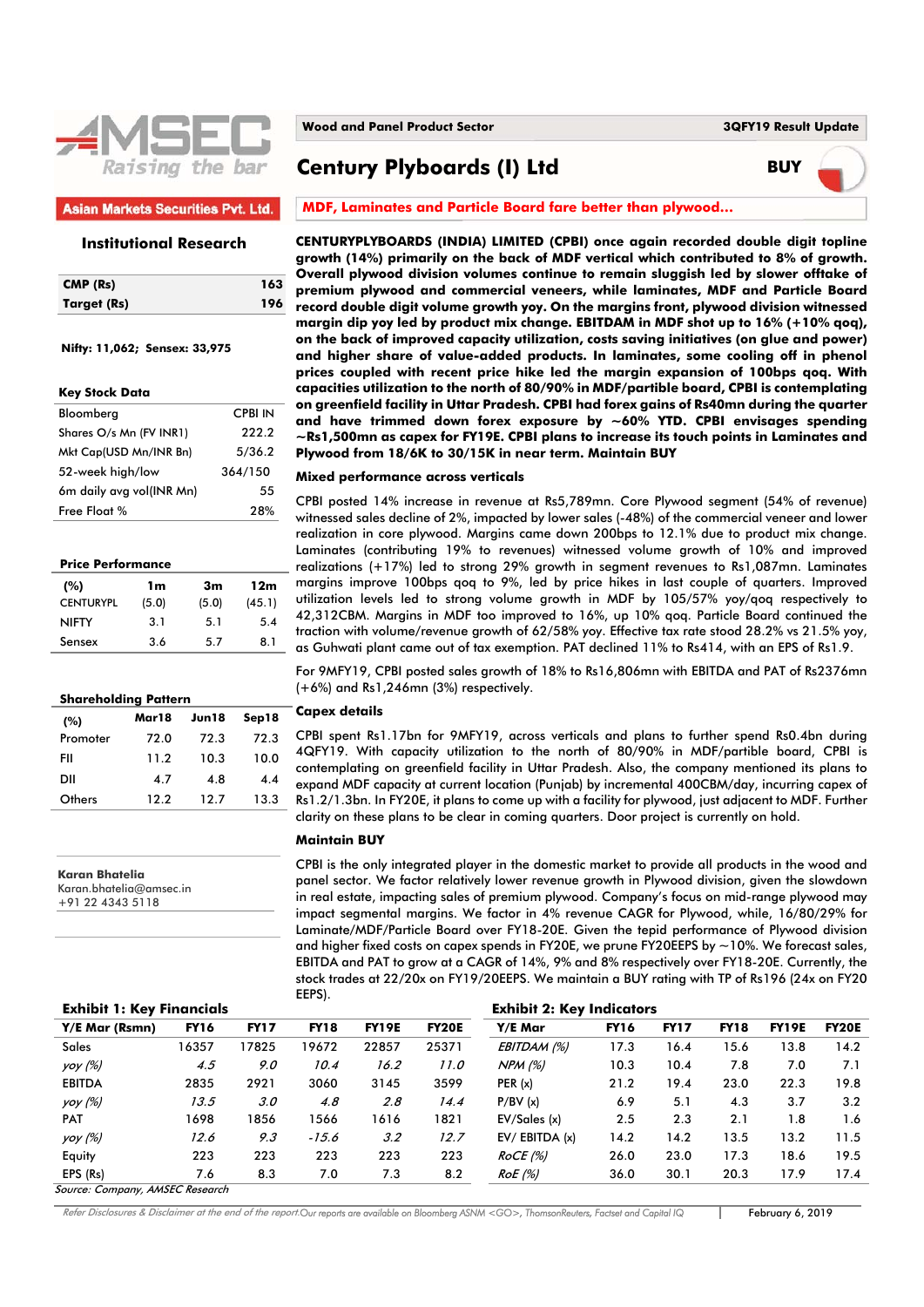

| <b>Exhibit 3: Key Assumptions</b> |             |             |              |              |                       |  |  |
|-----------------------------------|-------------|-------------|--------------|--------------|-----------------------|--|--|
| <b>Key Assumptions</b>            | <b>FY17</b> | <b>FY18</b> | <b>FY19E</b> | <b>FY20E</b> | <b>CAGR</b><br>18-20E |  |  |
| <b>Revenue Rs mn</b>              |             |             |              |              |                       |  |  |
| Plywood                           | 12,609      | 12,633      | 12,832       | 13,731       | 4%                    |  |  |
| yoy%                              | 7%          | 0%          | 2%           | 7%           |                       |  |  |
| Laminates                         | 3,635       | 3,700       | 4,331        | 4,988        | 16%                   |  |  |
| yoy%                              | 8%          | 2%          | 17%          | 15%          |                       |  |  |
| <b>MDF</b>                        |             | 1,128       | 3,054        | 3,674        | 80%                   |  |  |
| yoy%                              |             |             | 171%         | 20%          |                       |  |  |
| <b>Particle Board</b>             | 165         | 729         | 1,006        | 1,210        | 29%                   |  |  |
| yoy%                              |             | 343%        | 38%          | 20%          |                       |  |  |
| Others                            | 1,415       | 1,482       | 1,634        | 1,769        |                       |  |  |
| yoy%                              |             | 5%          | 10%          | 8%           |                       |  |  |
| <b>Total Revenues</b>             | 17,825      | 19,672      | 22,857       | 25,371       |                       |  |  |
| Revenue Breakup (%)               |             |             |              |              |                       |  |  |
| Plywood                           | 71          | 64          | 56           | 54           |                       |  |  |
| Laminates                         | 20          | 19          | 19           | 20           |                       |  |  |
| <b>MDF</b>                        | 0           | 6           | 13           | 14           |                       |  |  |
| <b>Particle Board</b>             | 1           | 4           | 4            | 5            |                       |  |  |
| Others                            | 8           | 8           | 7            | 7            |                       |  |  |
| Total                             | 100         | 100         | 100          | 100          |                       |  |  |
| <b>EBITDA Rs mn</b>               |             |             |              |              |                       |  |  |
| Plywood                           | 2,164       | 1,812       | 1,835        | 1,950        |                       |  |  |
| Laminates                         | 586         | 596         | 385          | 474          |                       |  |  |
| <b>MDF</b>                        |             | 213         | 397          | 551          |                       |  |  |
| <b>Particle Board</b>             | 52          | 139         | 218          | 269          |                       |  |  |
| Others                            | 120         | 301         | 309          | 356          |                       |  |  |
| <b>Total EBITDA</b>               | 2,921       | 3,060       | 3,145        | 3,599        |                       |  |  |
| <b>EBITDAM%</b>                   |             |             |              |              |                       |  |  |
| Plywood                           | 17.2        | 14.3        | 14.3         | 14.2         |                       |  |  |
| Laminates                         | 16.1        | 16.1        | 8.9          | 9.5          |                       |  |  |
| <b>MDF</b>                        |             | 18.9        | 13.0         | 15.0         |                       |  |  |
| <b>Particle Board</b>             | 31.3        | 19.0        | 21.7         | 22.2         |                       |  |  |
| <b>EBITDAM%</b>                   | 16.4        | 15.6        | 13.8         | 14.2         |                       |  |  |

Source: Company, AMSEC Research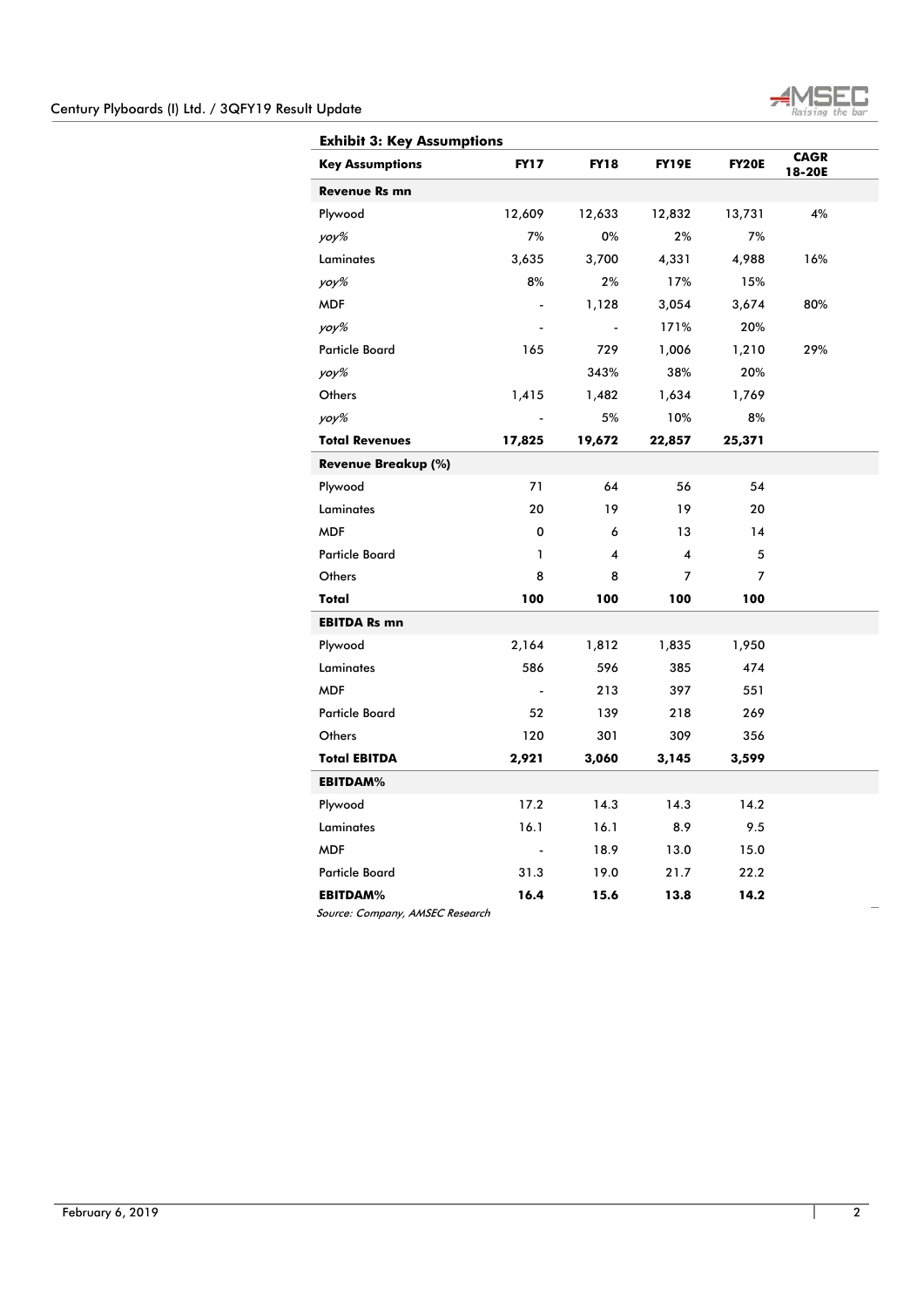

**Exhibit 4: 3QFY19 Financials (Standalone)** 

 $\overline{a}$ 

| Y/E Mar (Rs.mn)                               | <b>3QFY18</b> | <b>4QFY18</b> | <b>1QFY19</b> | <b>2QFY19</b> | <b>3QFY19</b> | yoy<br>(%) | qoq<br>(%) | <b>9MFY18</b> | <b>9MFY19</b> | yoy%    |
|-----------------------------------------------|---------------|---------------|---------------|---------------|---------------|------------|------------|---------------|---------------|---------|
| <b>Net Sales</b>                              | 5099          | 5441          | 5373          | 5644          | 5789          | 13.5       | 2.6        | 14231         | 16806         | 18.1    |
| <b>Total Expenditure</b>                      | 4222          | 4610          | 4507          | 4902          | 5030          | 19.1       | 2.6        | 12002         | 14439         | 20.3    |
| (Increase) / Decrease In Stocks               | $-273$        | $-244$        | 63            | $-70$         | $-91$         | (66.5)     | 31.0       | $-208$        | $-98$         | (52.7)  |
| <b>Purchase of Finished Goods</b>             | 840           | 710           | 515           | 618           | 644           | (23.3)     | 4.2        | 2603          | 1777          | (31.7)  |
| Cost of Services & Raw Materials              | 2040          | 2273          | 2176          | 2397          | 2535          | 24.3       | 5.8        | 5097          | 7108          | 39.5    |
| <b>Operating &amp; Manufacturing Expenses</b> | 892           | 1119          | 963           | 1117          | 1132          | 26.9       | 1.3        | 2424          | 3212          | 32.5    |
| <b>Employee Cost</b>                          | 723           | 752           | 790           | 840           | 810           | 12.1       | (3.6)      | 1365          | 1630          | 19.5    |
| <b>EBIDTA</b>                                 | 878           | 832           | 865           | 742           | 759           | (13.5)     | 2.3        | 2229          | 2367          | 6.2     |
| Other Income                                  | 42            | 13            | 6             | 10            | 16            | (62.9)     | 56.9       | 54            | 31            | (41.6)  |
| <b>Operating Profit</b>                       | 920           | 845           | 871           | 752           | 775           | (15.7)     | 3.0        | 2283          | 2399          | 5.1     |
| Interest                                      | 63            | 122           | 134           | 155           | 62            | (0.3)      | (59.7)     | 205           | 352           | 71.9    |
| <b>PBDT</b>                                   | 857           | 723           | 737           | 597           | 713           | (16.9)     | 19.3       | 2078          | 2047          | (1.5)   |
| Depreciation                                  | 263           | 277           | 108           | 113           | 136           | (48.3)     | 20.8       | 533           | 357           | (33.1)  |
| PBT                                           | 594           | 445           | 628           | 485           | 577           | (3.0)      | 19.0       | 1545          | 1690          | 9.4     |
| Tax                                           | 128           | 88            | 175           | 106           | 162           | 27.3       | 52.6       | 336           | 444           | 32.2    |
| <b>Profit After Tax</b>                       | 467           | 357           | 454           | 378           | 414           | (11.2)     | 9.5        | 1209          | 1246          | 3.0     |
| <b>Equity Capital</b>                         | 222.5         | 222.5         | 222.5         | 222.5         | 222.5         |            |            | 222.5         | 222.5         |         |
| EPS (Adjusted)                                | 2.1           | 1.6           | 2.0           | 1.7           | 1.9           |            |            | 5.4           | 5.6           |         |
| EBIDTA (%)                                    | 17.2          | 15.3          | 16.1          | 13.2          | 13.1          | (409bp)    | (3bp)      | 15.7          | 14.1          | (158bp) |
| <b>PATM (%)</b>                               | 9.2           | 6.6           | 8.4           | 6.7           | 7.2           | (200bp)    | 45bp       | 13.2          | 11.3          | (193bp) |
| Tax / PBT $(%)$                               | 21.5          | 19.8          | 27.8          | 22.0          | 28.2          | 670bp      | 621bp      | 21.7          | 26.3          | 453bp   |
| Raw material / Net sales (%)                  | 51.1          | 50.3          | 51.3          | 52.2          | 53.3          | 221bp      | 116bp      | 82.0          | 79.8          | (228bp) |
| Other exp/Net sales                           | 17.5          | 20.6          | 17.9          | 19.8          | 19.6          | 207bp      | (24bp)     | 26.5          | 29.2          | 262bp   |
| Employee cost / Net Sales (%)                 | 14.2          | 13.8          | 14.7          | 14.9          | 14.0          | (18bp)     | (89bp)     | 14.9          | 14.8          | (15bp)  |

Source: Company, AMSEC Research

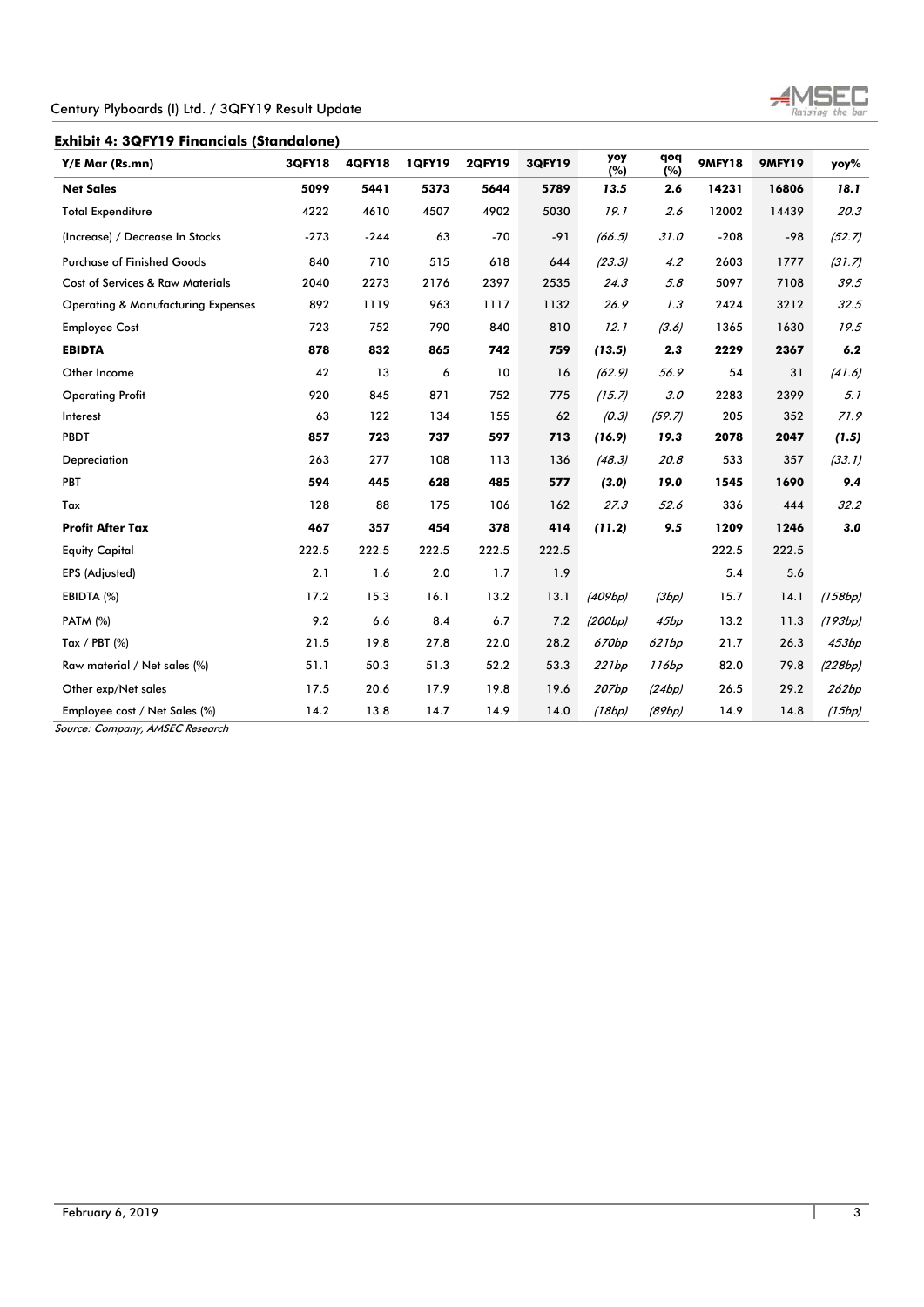

| <b>Particulars, Rs mn</b>                                  | <b>3QFY18</b> | <b>4QFY18</b> | <b>1QFY19</b> | <b>2QFY19</b> | 3QFY19 | yoy (%)           | qoq (%)    | <b>9MFY18</b> | <b>9MFY19</b> | yoy%        |
|------------------------------------------------------------|---------------|---------------|---------------|---------------|--------|-------------------|------------|---------------|---------------|-------------|
| <b>Segment Revenue</b>                                     |               |               |               |               |        |                   |            |               |               |             |
| <b>Plywood and Allied Business</b>                         | 3227          | 3230          | 3179          | 3224          | 3143   | (2.6)             | (2.5)      | 9459          | 9546          | 0.9         |
| Laminate and allied products                               | 999           | 1194          | 915           | 1106          | 1138   | 13.9              | 2.9        | 2964          | 3159          | 6.6         |
| <b>MDF</b>                                                 | 476           | 648           | 699           | 612           | 882    | 85.4              | 44.0       | 483           | 2194          | 353.7       |
| <b>Particle Board</b>                                      | 100           | 109           | 182           | 286           | 265    | 164.8             | (7.6)      | 406           | 734           | 80.8        |
| <b>Container Freight station services</b>                  | 276           | 233           | 304           | 264           | 250    | (9.4)             | (5.5)      | 764           | 818           | 7.0         |
| Others                                                     | 75            | 98            | 99            | 160           | 121    | 61.4              | (24.5)     | 280           | 380           | 36.0        |
| Total segement revenue                                     | 5153          | 5511          | 5378          | 5653          | 5799   | 12.5              | 2.6        | 14356         | 16830         | 17.2        |
| Less: Intersegment Revenue                                 | 53            | 70            | 6             | 9             | 10     | (81.6)            | 11.3       | 126           | 24            | (80.6)      |
| <b>Income from operation</b>                               | 5099          | 5441          | 5373          | 5644          | 5789   | 13.5              | 2.6        | 14231         | 16806         | 18.1        |
|                                                            |               |               |               |               |        |                   |            | 0.0           | $\Omega$      |             |
| <b>Segment Result</b>                                      |               |               |               |               |        |                   |            |               |               |             |
| <b>Plywood and Allied Business</b>                         | 422           | 480           | 554           | 524           | 385    | (8.7)             | (26.5)     | 1209          | 1463          | 21.0        |
| Laminate and allied products                               | 122           | 115           | 78            | 75            | 89     | (27.5)            | 18.2       | 426           | 242           | (43.3)      |
| <b>MDF</b>                                                 | 1             | $-24$         | 47            | $-5$          | 95     | 9,041.3           | (2, 131.4) | 0             | 137           | (36, 157.9) |
| <b>Particle Board</b>                                      | 8             | $-12$         | 38            | 44            | 45     | 435.5             | 1.6        | $-29$         | 127           | (536.8)     |
| <b>Container Freight station services</b>                  | 85            | 62            | 103           | 71            | 54     | (36.9)            | (24.0)     | 220           | 228           | 3.5         |
| Others                                                     | 3             | $-14$         | 0             | 7             | 8      | 142.4             | 15.5       | 0             | 16            | 23,088.4    |
| <b>EBIT</b>                                                | 642           | 606           | 821           | 716           | 675    | 5.3               | (5.7)      | 1826          | 2212          | 21.2        |
| Less: Finance cost                                         | 63            | 122           | 134           | 155           | 62     | (0.3)             | (59.7)     | 205           | 352           | 71.9        |
| Other Unallocable Expenditure net<br>of Unallocable income | $-15$         | 38            | 58            | 76            | 36     | (336.8)           | (52.5)     | 76            | 171           | 123.8       |
| <b>Total Profit/(Loss) before tax</b>                      | 594           | 445           | 628           | 485           | 577    | (3.0)             | 19.0       | 1545          | 1690          | 9.4         |
| EBIT/Sales (%)                                             |               |               |               |               |        |                   |            |               |               |             |
| <b>Plywood and Allied Business</b>                         | 13.1          | 14.9          | 17.4          | 16.3          | 12.3   | (81bp)            | (400bp)    | 12.8          | 15.3          | 255bp       |
| Laminate and allied products                               | 12.2          | 9.6           | 8.5           | 6.8           | 7.8    | (444bp)           | 100bp      | 14.4          | 7.6           | (673bp)     |
| <b>MDF</b>                                                 | 0.2           | $-3.7$        | 6.7           | $-0.8$        | 10.8   | 1056bp            | 1154bp     | $-0.1$        | 6.2           | 633bp       |
| <b>Particle Board</b>                                      | 8.3           | $-11.4$       | 21.1          | 15.3          | 16.8   | 850bp             | 152bp      | $-7.2$        | 17.3          |             |
| <b>Container Freight station services</b>                  | 30.9          | 26.7          | 33.9          | 26.8          | 21.5   | (937bp)           | (523bp)    | 28.8          | 27.8          | (95bp)      |
| Others                                                     | 4.6           | $-14.6$       | 0.4           | 4.5           | 6.9    | 230 <sub>bp</sub> | 239bp      | 0.0           | 4.2           | 418bp       |
| <b>EBIT</b>                                                | 12.5          | 11.0          | 15.3          | 12.7          | 11.6   | (81bp)            | (102bp)    | 12.7          | 13.1          | 43bp        |

| <b>Segmental Analysis</b>        | 3QFY18    | <b>4QFY18</b> | <b>1QFY19</b> | <b>2QFY19</b> | 3QFY19    | yoy (%)  | qoq (%)           | <b>9MFY18</b> | <b>9MFY19</b> | yoy%     |
|----------------------------------|-----------|---------------|---------------|---------------|-----------|----------|-------------------|---------------|---------------|----------|
| Volume                           |           |               |               |               |           |          |                   |               |               |          |
| Plywood (CBM)                    | 62,366    | 66,712        | 63,734        | 64,337        | 62,217    | (0.2)    | (3.3)             | 1,87,214      | 1,90,288      | 1.6      |
| Laminates (No's)                 | 13,34,656 | 14,92,657     | 13,14,619     | 14,86,638     | 14,63,382 | 9.6      | (1.6)             | 39, 14, 261   | 42,64,639     | 9.0      |
| CFS (TEU's)                      | 20.866    | 18,150        | 20,035        | 17,953        | 16,384    | (21.5)   | (8.7)             | 62,786        | 54,372        | (13.4)   |
| MDF (CBM)                        | 20,639    | 27,250        | 29,659        | 27,037        | 42,312    | 105.0    | 56.5              | 20,639        | 99,008        | 379.7    |
| Particle Board (CBM)             | 10026.00  | 11308         | 11357         | 19436         | 16254     | 62.1     | (16.4)            | 34,685        | 47,047        | 35.6     |
| Net sales (Rs.mn)                |           |               |               |               |           |          |                   |               |               |          |
| Plywood                          | 3,204     | 3,212         | 3,163         | 3,215         | 3,131     | (2.3)    | (2.6)             | 9,421         | 9,509         | 0.9      |
| Laminates                        | 844       | 1,026         | 879           | 1,066         | 1,087     | 28.7     | 2.0               | 2,590         | 3,031         | 17.0     |
| <b>CFS</b>                       | 275       | 231           | 268           | 260           | 246       | (10.5)   | (5.3)             | 762           | 775           | 1.6      |
| <b>Extra Grade Lam</b>           | 26        | 24            | 25            | 26            | 33        | 30.2     | 26.2              | 60            | 84            | 40.4     |
| <b>MDF</b>                       | 480       | 648           | 698           | 612           | 882       | 83.5     | 44.2              | 607           | 2,191         | 261.1    |
| <b>Particle Board</b>            | 168       | 190           | 182           | 286           | 265       | 57.7     | (7.5)             | 540           | 734           | 36.0     |
| Others                           | 102       | 112           | 157           | 180           | 145       | 42.7     | (19.2)            | 251           | 483           | 92.6     |
| Total                            | 5,099     | 5,441         | 5,373         | 5,644         | 5,789     | 13.5     | 2.6               | 14,231        | 16,806        | 18.1     |
| <b>Average realization</b>       |           |               |               |               |           |          |                   |               |               |          |
| Plywood (Rs/CBM)                 | 51,381    | 48,141        | 49,627        | 49,963        | 50,327    | (2.1)    | 0.7               | 50,324        | 49,970        | (0.7)    |
| Laminates (Rs/No.)               | 632       | 687           | 669           | 717           | 742       | 17.4     | 3.6               | 662           | 711           | 7.4      |
| CFS (Rs/TEU)                     | 13,184    | 12,722        | 13,382        | 14,488        | 15,033    | 14.0     | 3.8               | 12,141        | 14,244        | 17.3     |
| MDF (Rs/CBM)                     | 23,276    | 23,765        | 23,544        | 22,617        | 20,836    | (10.5)   | (7.9)             | 29,401        | 22,134        | (24.7)   |
| Particle Board (CBM)             | 16,746    | 16,785        | 16,052        | 14,736        | 16,291    | (2.7)    | 10.6              | 15,554        | 15,591        | 0.2      |
| <b>EBIDTAM</b>                   |           |               |               |               |           |          |                   |               |               |          |
| Plywood                          | 14.1      | 16.1          | 17.3          | 15.5          | 12.1      | (200bp)  | (340bp)           | 13.7          | 15.0          | 130bp    |
| Laminates                        | 15.5      | 12.6          | 9.4           | 8.0           |           |          |                   |               | 8.7           |          |
|                                  |           |               |               |               | 9.0       | (650bp)  | 100bp             | 17.0          |               | (830bp)  |
| <b>CFS</b>                       | 40.1      | 37.7          | 40.2          | 33.8          | 29.0      | (1110bp) | (480bp)           | 38.6          | 34.7          | (390bp)  |
| <b>MDF</b>                       | 25.0      | 16.0          | 13.0          | 6.0           | 16.0      | (900bp)  | 1000bp            | 24.0          | 12.0          | (1200bp) |
| <b>Particle Board</b>            | 27.2      | 18.1          | 26.6          | 18.9          | 20.8      | (640bp)  | 190 <sub>bp</sub> | 19.3          | 21.5          | 220bp    |
| Source: Company, AMSEC Research, |           |               |               |               |           |          |                   |               |               |          |

February 6, 2019 **4**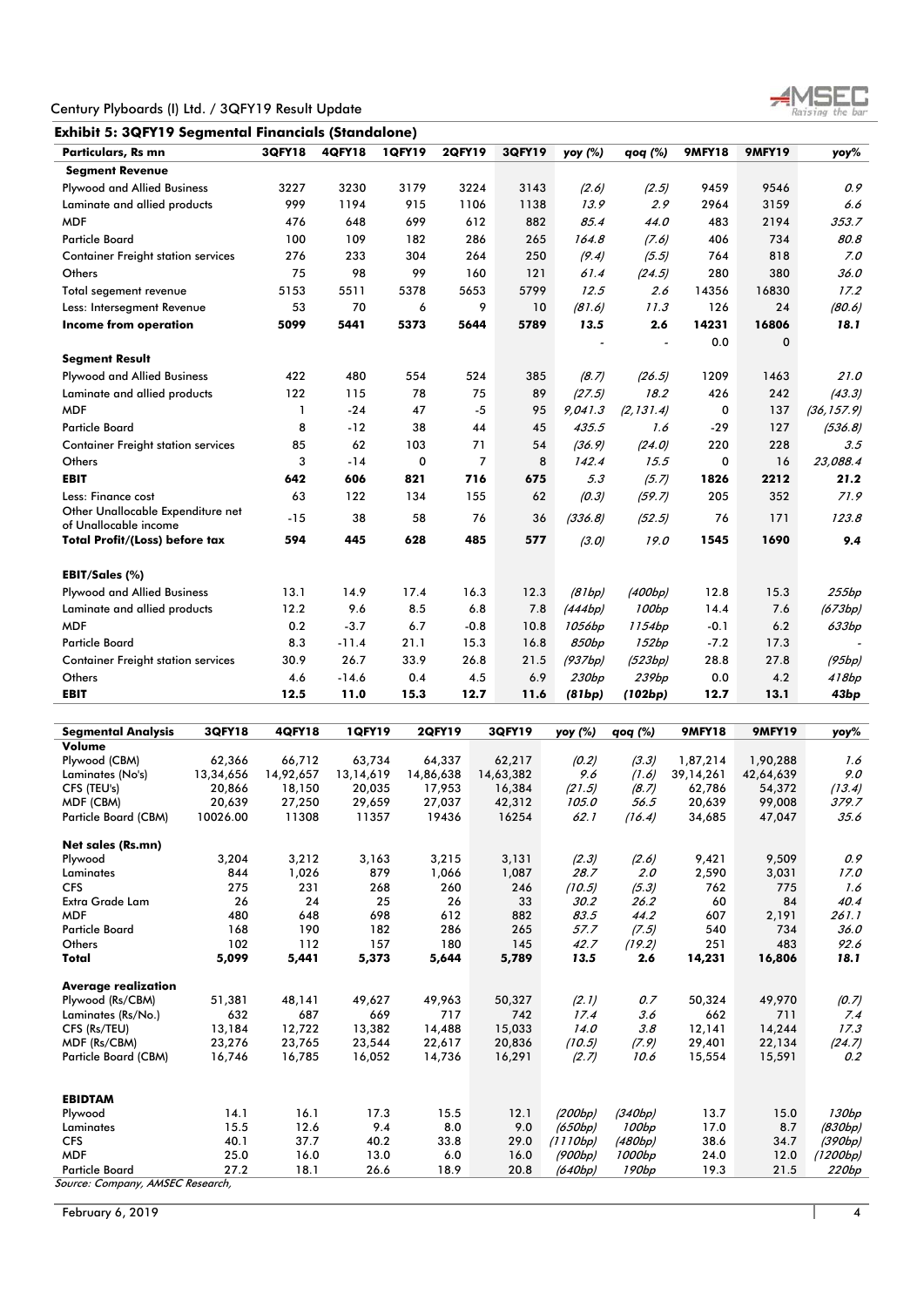

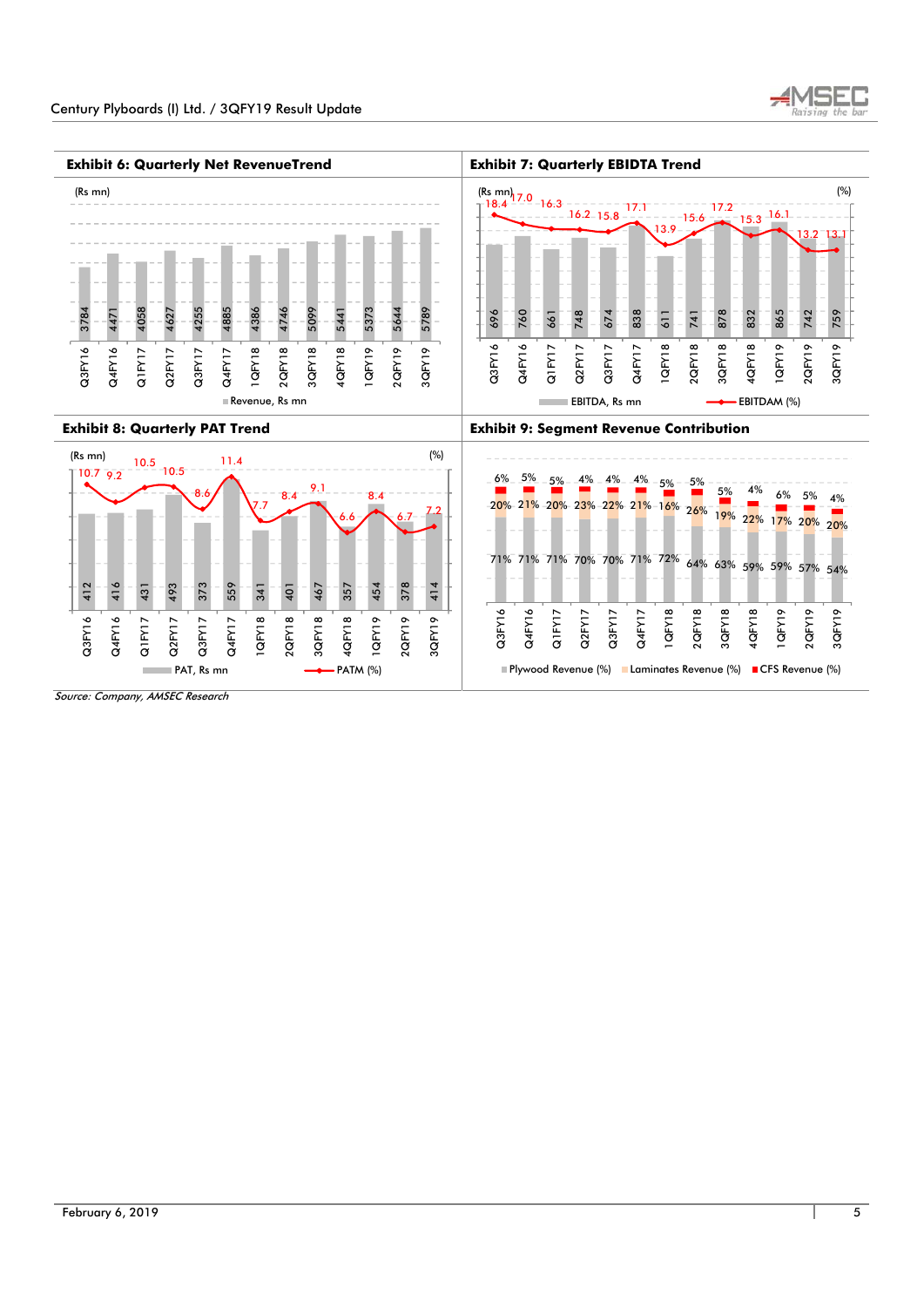

## **Quarterly Segment Performance-Plywood**

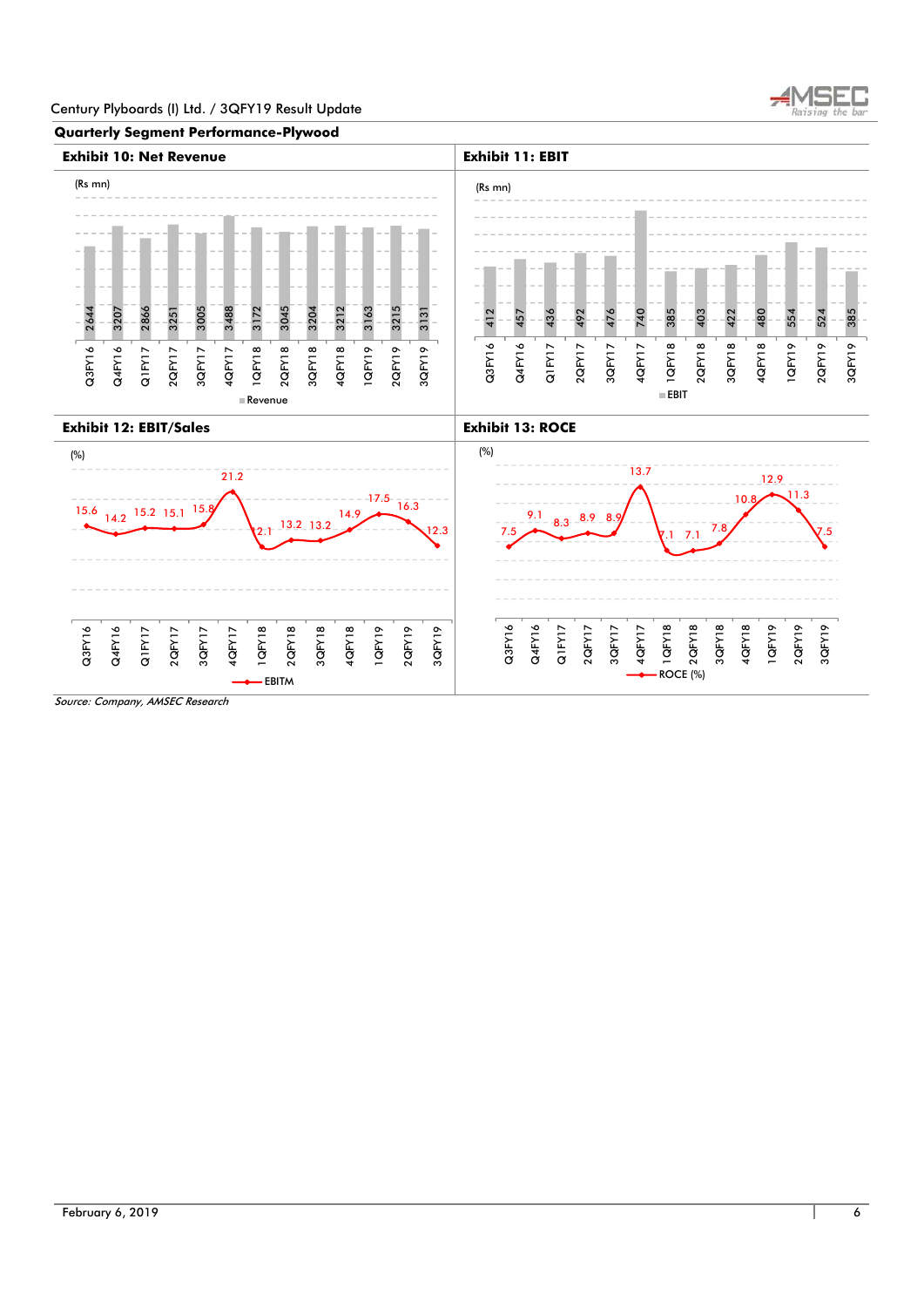

**Quarterly Segment performance -Laminates** 

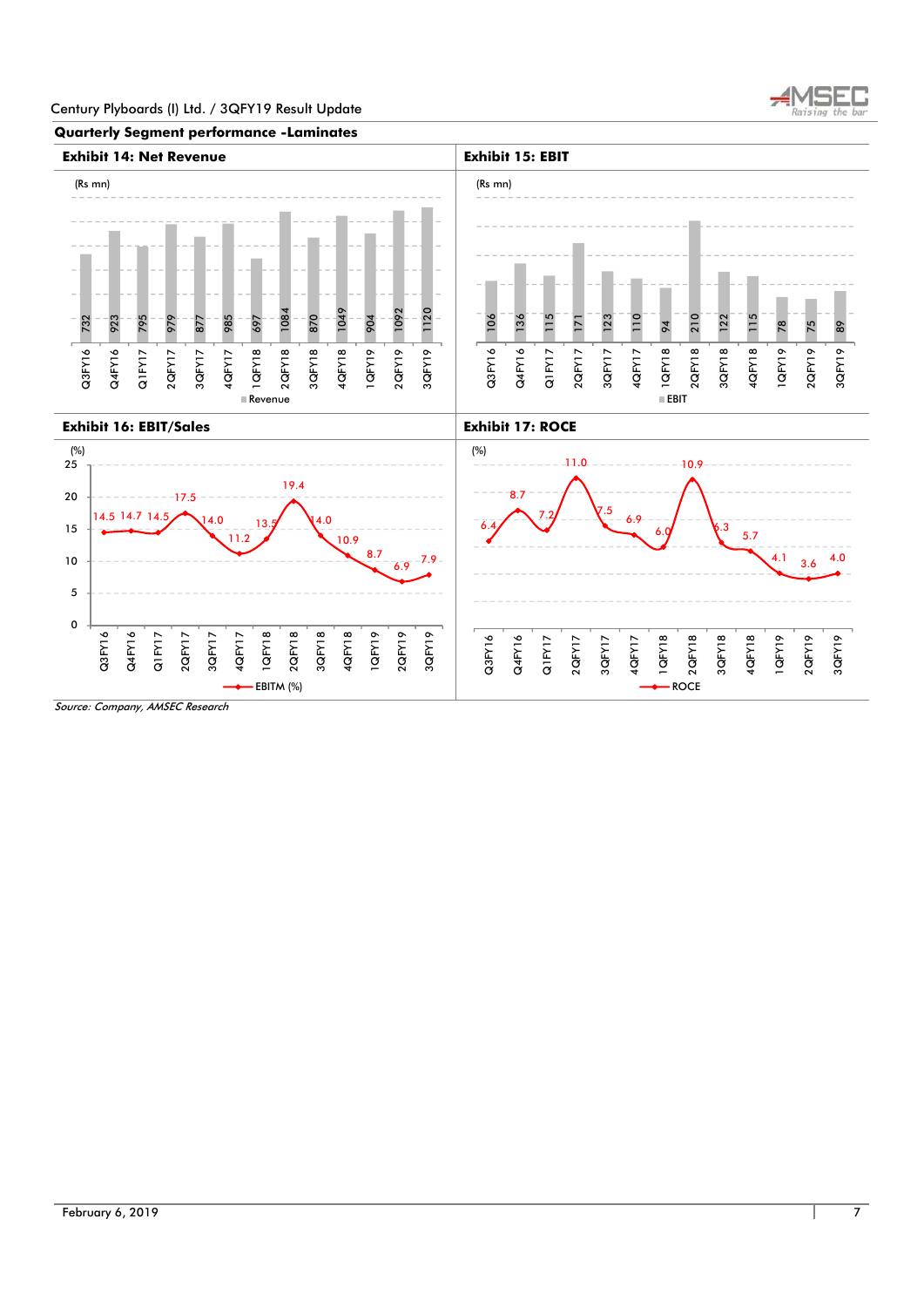



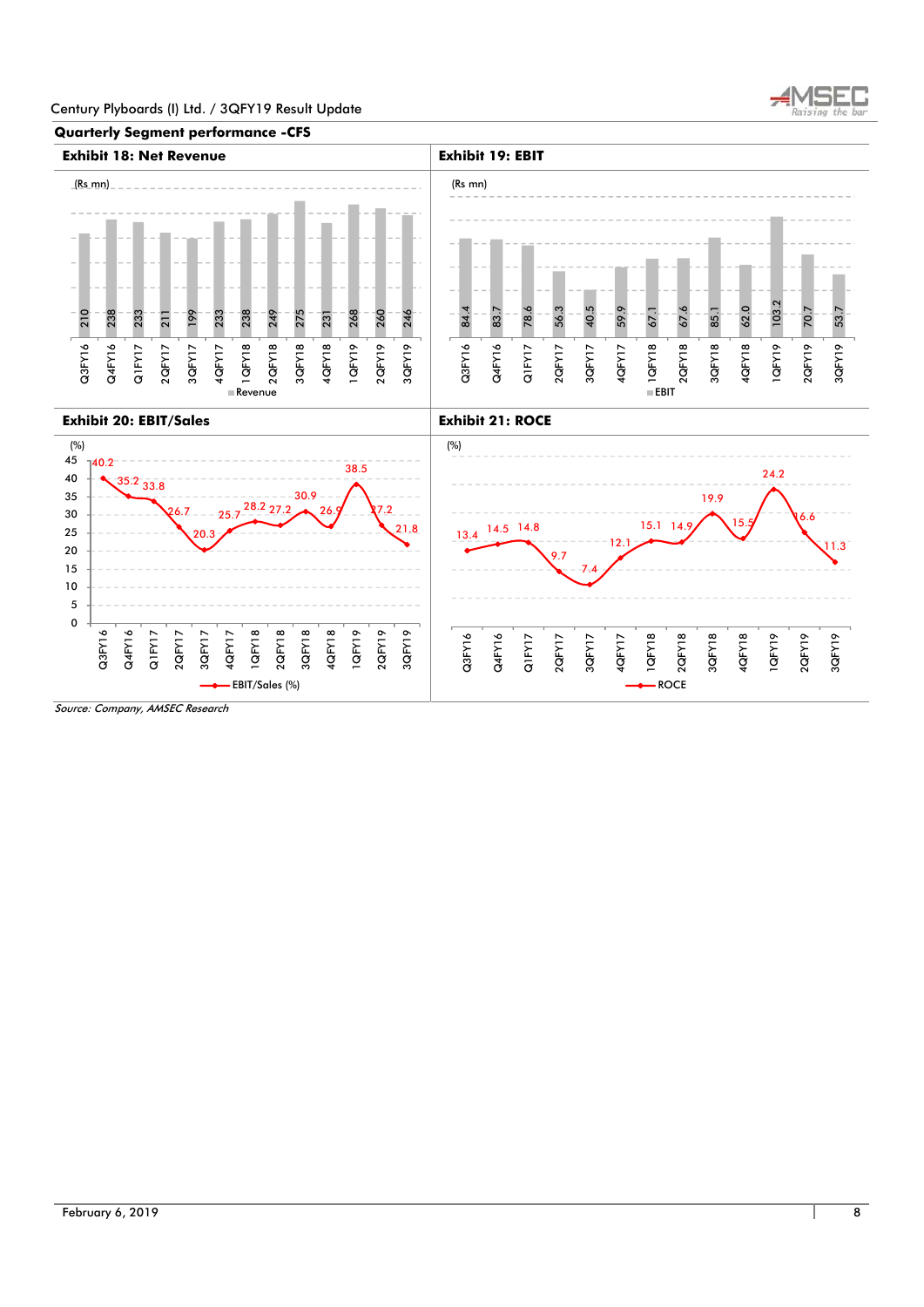



## **Financial snapshot (Standalone)**

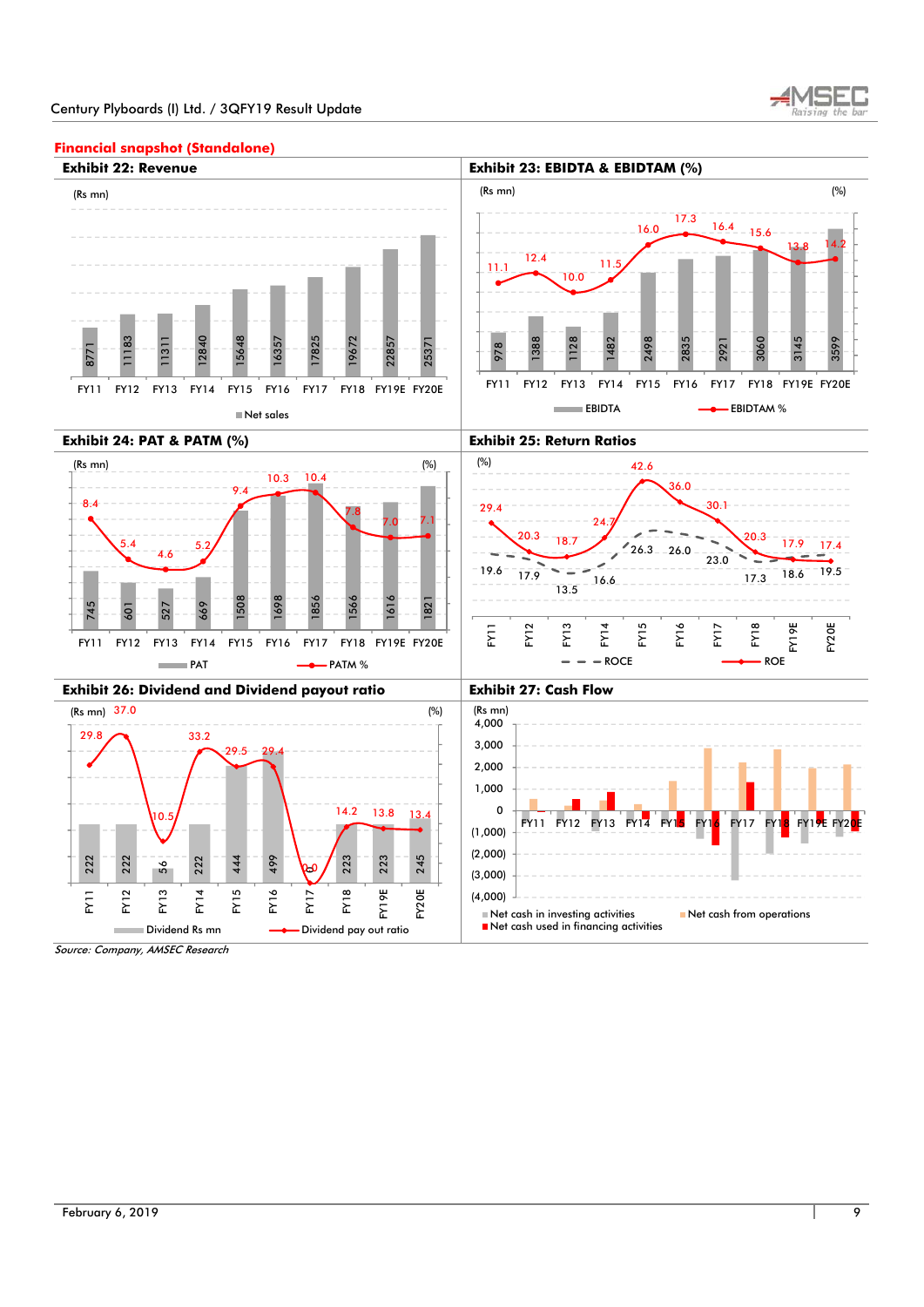

 **Yearly Segment performance** 

#### **Exhibit 28: Segment revenue trend**



Source: Company, AMSEC Research

## **Exhibit 29: Segment EBITDA trend**



Source: Company, AMSEC Research

# **Exhibit 30: Segment EBITDAM trend**

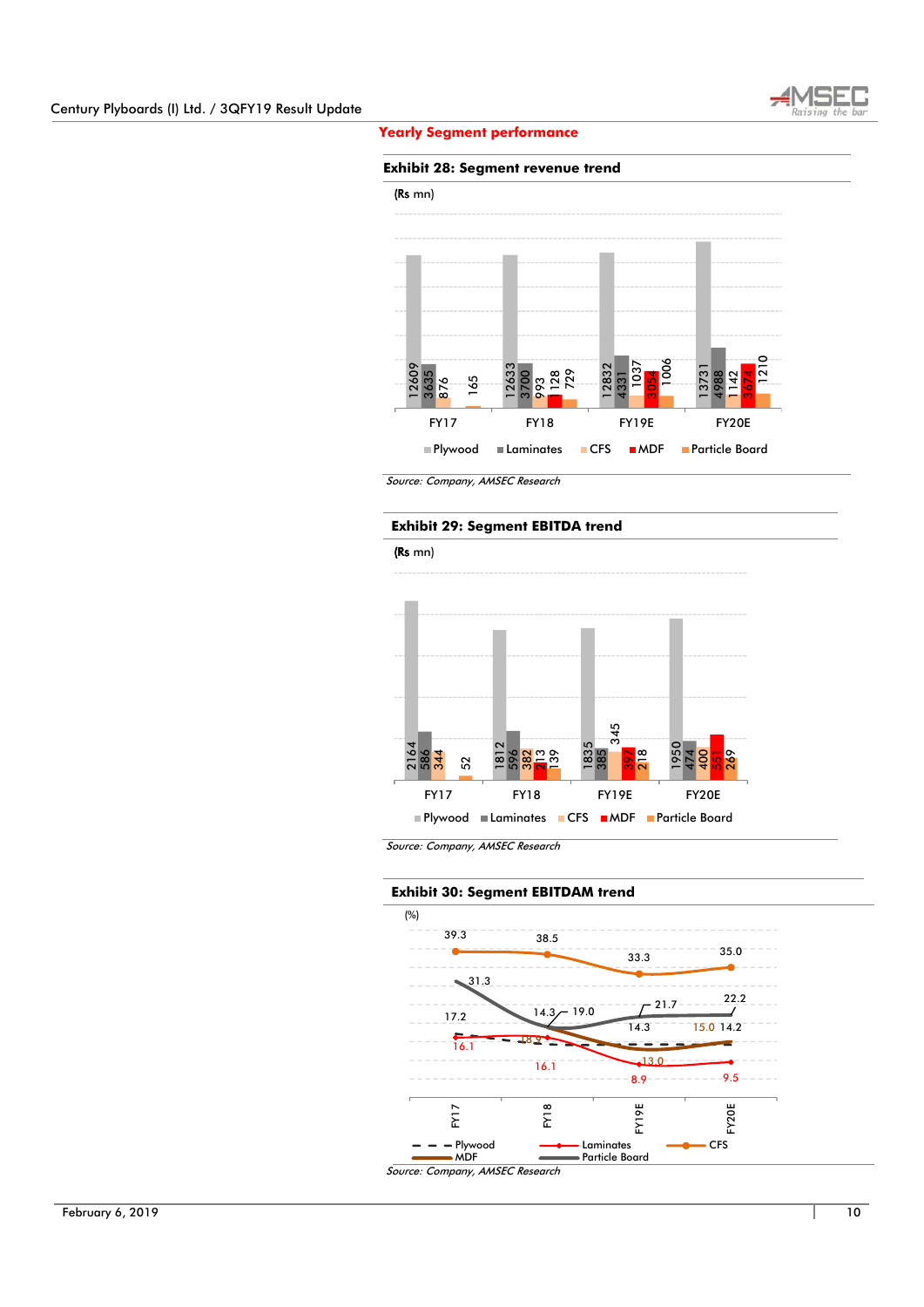# **Financials (Standalone) (Rs mn) Profit and Loss Account**

| Y/E (Mar)                                                                                                                                                                                                                                                                            | FY16        | FY 17          | FY18         | FY19E        | <b>FY20E</b> |
|--------------------------------------------------------------------------------------------------------------------------------------------------------------------------------------------------------------------------------------------------------------------------------------|-------------|----------------|--------------|--------------|--------------|
| <b>Net sales</b>                                                                                                                                                                                                                                                                     | 16357       | 17825          | 19672        | 22857        | 25371        |
| Inc./(Dec.) in Stock                                                                                                                                                                                                                                                                 | 81          | -16            | 452          | 185          | 162          |
| Raw material cons.                                                                                                                                                                                                                                                                   | 8514        | 9165           | 10682        | 12572        | 13904        |
| Power & Fuel cost                                                                                                                                                                                                                                                                    | 301         | 374            | 638          | 746          | 880          |
| Employee cost                                                                                                                                                                                                                                                                        | 2278        | 2567           | 2839         | 3322         | 3920         |
| Other mfg Exp.                                                                                                                                                                                                                                                                       | 995         | 1053           | 1384         | 1619         | 1910         |
| General & Adm. Exp.                                                                                                                                                                                                                                                                  | 232         | 260            | 249          | 291          | 343          |
| Selling & Advt.Exp.                                                                                                                                                                                                                                                                  | 742         | 866            | 666          | 786          | 928          |
| Misc. Expenses                                                                                                                                                                                                                                                                       | 587         | 803            | 588          | 562          | 50           |
| <b>Total expenditure</b>                                                                                                                                                                                                                                                             | 13603       | 14887          | 17064        | 19897        | 21934        |
| <b>Operating profit</b>                                                                                                                                                                                                                                                              | 2835        | 2921           | 3060         | 3145         | 3599         |
| Other income                                                                                                                                                                                                                                                                         | 65          | 226            | 67           | 50           | 56           |
|                                                                                                                                                                                                                                                                                      |             | 286            |              | 450          | 530          |
| Interest expense<br><b>Gross Profit</b>                                                                                                                                                                                                                                              | 465         |                | 327          |              |              |
|                                                                                                                                                                                                                                                                                      | 2435        | 2861           | 2800         | 2745         | 3125         |
| Dep. & Amortization                                                                                                                                                                                                                                                                  | 437         | 524            | 810          | 500          | 560          |
| PBT                                                                                                                                                                                                                                                                                  | 1998        | 2337           | 1990         | 2245         | 2565         |
| <b>Provision for Tax</b>                                                                                                                                                                                                                                                             | 300         | 481            | 424          | 629          | 744          |
| <b>Reported Net</b><br>Profit                                                                                                                                                                                                                                                        | 1698        | 1856           | 1566         | 1616         | 1821         |
| Share O/s mn                                                                                                                                                                                                                                                                         | 223         | 223            | 223          | 223          | 223          |
| <b>EPS Rs</b>                                                                                                                                                                                                                                                                        | 7.6         | 8.3            | 7.0          | 7.3          | 8.2          |
| <b>Balance Sheet</b>                                                                                                                                                                                                                                                                 |             |                |              |              |              |
| $Y/E$ (Mar)                                                                                                                                                                                                                                                                          | <b>FY16</b> | <b>FY17</b>    | <b>FY18</b>  | <b>FY19E</b> | <b>FY20E</b> |
| <b>SOURCES OF FUNDS:</b>                                                                                                                                                                                                                                                             |             |                |              |              |              |
| <b>Share Capital</b>                                                                                                                                                                                                                                                                 | 223         | 223            | 223          | 223          | 223          |
| <b>Reserves Total</b><br><b>Total Shareh. Funds</b>                                                                                                                                                                                                                                  | 5028        | 6864           | 8157         | 9505         | 11031        |
|                                                                                                                                                                                                                                                                                      | 5251        | 7086           | 8379         | 9728         | 11254        |
| Non-Current Liab.                                                                                                                                                                                                                                                                    |             |                |              |              |              |
| Long term borrowings                                                                                                                                                                                                                                                                 | 640         | 1467           | 1669         | 1836         | 1836         |
| Deferred tax liability                                                                                                                                                                                                                                                               | 0           | 0              | 0            | $-40$        | -80          |
| Other long term liab.                                                                                                                                                                                                                                                                | 3           | $\overline{2}$ | 7            | 8            | 9            |
| Long-term provisions<br>Long-term trade pay.                                                                                                                                                                                                                                         | 0<br>0      | 104<br>0       | 101<br>0     | 119<br>0     | 136<br>0     |
| <b>Current Liabilities</b>                                                                                                                                                                                                                                                           |             |                |              |              |              |
| Short term borrowings                                                                                                                                                                                                                                                                | 3410        | 4103           | 3353         | 3353         | 3185         |
| Trade payables                                                                                                                                                                                                                                                                       | 843         | 1411           | 1764         | 1929         | 2133         |
| Other current liabilities                                                                                                                                                                                                                                                            | 1183        | 1291           | 1303         | 1447         | 1649         |
| Short term provisions                                                                                                                                                                                                                                                                | 90          | 82             | 15           | 52           | 93           |
| <b>Total Equity &amp; Liab.</b>                                                                                                                                                                                                                                                      | 11420       | 15547          | 16593        | 18431        | 20216        |
| <b>APPLICATION OF FUNDS:</b>                                                                                                                                                                                                                                                         |             |                |              |              |              |
| <b>Non Current Assets</b>                                                                                                                                                                                                                                                            |             |                |              |              |              |
| <b>Fixed Assets</b>                                                                                                                                                                                                                                                                  |             |                |              |              |              |
|                                                                                                                                                                                                                                                                                      |             |                |              |              |              |
|                                                                                                                                                                                                                                                                                      | 2397        | 3450           | 7187         | 9784         | 10984        |
|                                                                                                                                                                                                                                                                                      | 421         | 953            | 1767         | 2267         | 2827         |
|                                                                                                                                                                                                                                                                                      | 2608        | 2497           | 5420         | 7518         | 8157         |
|                                                                                                                                                                                                                                                                                      | 297         | 2839           | 1198         | 100          | 100          |
|                                                                                                                                                                                                                                                                                      | 497         | 960            | 960          | 960          | 960          |
|                                                                                                                                                                                                                                                                                      | 730         | 789            | 807          | 904          | 1031         |
|                                                                                                                                                                                                                                                                                      | 553         | 343            | 260          | 291          | 332          |
|                                                                                                                                                                                                                                                                                      |             |                |              |              |              |
|                                                                                                                                                                                                                                                                                      | 0           | 0              | 0            | 0            | 0            |
|                                                                                                                                                                                                                                                                                      | 2752        | 2638           | 3382<br>3145 | 3904         | 4331         |
|                                                                                                                                                                                                                                                                                      | 2868<br>191 | 3353<br>538    | 165          | 3256<br>53   | 3615<br>44   |
| <b>Gross Block</b><br>Less: Accum Dep.<br>Net Block<br><b>Capital WIP</b><br>Noncurrent Investment<br>Long term loans & adv.<br>Other non-current ass.<br><b>Current Assets</b><br>Current investment<br>Inventories<br><b>Sundry Debtors</b><br>Cash and Bank<br>Short Loans & Adv. | 48          | 46             | 191          | 219          | 250          |
|                                                                                                                                                                                                                                                                                      | 878         | 1543           | 1065         | 1225         | 1396         |
|                                                                                                                                                                                                                                                                                      | 11420       | 15547          | 16593        | 18431        | 20216        |
| <b>Others Current Assets</b><br><b>Total Assets</b><br>Net working capital                                                                                                                                                                                                           | 1018        | 693            | 1347         | 1825         | 2531         |
| <b>Total Gross Debt</b>                                                                                                                                                                                                                                                              | 4496        | 5955           | 5382         | 5523         | 5402         |
| <b>Total Net debt</b><br>Total capital employed                                                                                                                                                                                                                                      | 4306        | 5417           | 5217         | 5469         | 5358         |

| <b>Cash Flow Statement</b>                        |                   |                          |                |              |              |
|---------------------------------------------------|-------------------|--------------------------|----------------|--------------|--------------|
| Y/E (Mar)                                         | <b>FY16</b>       | <b>FY17</b>              | <b>FY18</b>    | <b>FY19E</b> | <b>FY20E</b> |
| PBT                                               | 1998              | 2337                     | 1990           | 2245         | 2565         |
| Non-cash adjust.                                  | 995               | 633                      | 1134           | 950          | 1090         |
| Chg. in working cap.                              | 365               | $-283$                   | 254            | $-560$       | $-735$       |
| Tax & Interest Paid                               | $-463$            | $-457$                   | $-544$         | -669         | $-784$       |
| Cashflow from op.                                 | 2895              | 2230                     | 2834           | 1966         | 2136         |
| Capital expenditure                               | $-1253$           | $-2880$                  | $-1921$        | $-1500$      | -1200        |
| Change in invest.                                 | -33               | -328                     | $-53$          | 0            | 0            |
| <b>Cashflow from inv.</b>                         | -1287             | -3208                    | -1974          | -1500        | -1200        |
| Issue of equity                                   | 0                 | 0                        | 0              | 0            | 0            |
| Issue/repay debt                                  | $-518$            | 1613                     | $-641$         | 140          | -121         |
| <b>Interest Paid</b>                              | $-261$            | $-286$                   | $-326$         | $-450$       | -530         |
| Dividends paid                                    | -601              | 0                        | $-267$         | $-268$       | $-295$       |
| Other fin. Cash flow<br>Cash flow from fin.       | $-208$<br>$-1588$ | 0<br>1326                | 0<br>-1233     | 0<br>-578    | 0<br>-946    |
| Chg cash & cash eq                                | 20                | 348                      | -373           | -112         | -9           |
| Open. cash eq                                     | 170               | 190                      | 538            | 165          | 53           |
| Clsg cash & cash eq                               | 191               | 538                      | 165            | 53           | 44           |
| <b>CashFlow to firm</b>                           | 1642              | $-650$                   | 913            | 466          | 936          |
|                                                   |                   |                          |                |              |              |
| <b>Key Ratios</b>                                 |                   |                          |                |              |              |
| Y/E Mar                                           | <b>FY16</b>       | <b>FY17</b>              | <b>FY18</b>    | <b>FY19E</b> | <b>FY20E</b> |
| <b>PER SHARE</b>                                  |                   |                          |                |              |              |
| <b>EPS Rs</b>                                     | 7.6               | 8.3                      | 7.0            | 7.3          | 8.2          |
| <b>CEPS Rs</b>                                    | 9.6               | 10.7                     | 10.7           | 9.5          | 10.7         |
| <b>Book Value Rs</b>                              | 23.6              | 31.8                     | 37.7           | 43.7         | 50.6         |
| <b>VALUATION</b>                                  |                   |                          |                |              |              |
| EV / Net Sales                                    | 2.5               | 2.3                      | 2.1            | 1.8          | 1.6          |
| EV / EBITDA                                       | 14.2              | 14.2                     | 13.5           | 13.2         | 11.5         |
| P / E Ratio                                       | 21.2              | 19.4                     | 23.0           | 22.3         | 19.8         |
| P / BV Ratio                                      | 6.9               | 5.1                      | 4.3            | 3.7          | 3.2          |
| <b>GROWTH YOY%</b>                                |                   |                          |                |              |              |
| <b>Sales Growth</b>                               | 4.5               | 9.0                      | 10.4           | 16.2         | 11.0         |
| <b>EBITDA Growth</b><br>Net Profit Growth         | 13.5<br>12.6      | 3.0<br>9.3               | 4.8<br>$-15.6$ | 2.8<br>3.2   | 14.4         |
| <b>Gross Fixed Asset Growth</b>                   | $-1.7$            | 43.9                     | 108.3          | 36.1         | 12.7<br>12.3 |
| <b>PROFITABILITY</b>                              |                   |                          |                |              |              |
| Gross Profit/ Net sales (%)                       | 29.8              | 30.6                     | 23.0           | 23.7         | 22.7         |
| EBITDA / Net Sales (%)                            | 17.3              | 16.4                     | 15.6           | 13.8         | 14.2         |
| NPM / Total income (%)                            | 10.3              | 10.4                     | 7.8            | 7.0          | 7.1          |
| Raw Material/Net Sales (%)                        | 51.6              | 51.5                     | 52.0           | 54.2         | 54.2         |
| Int/PBIT (%)                                      | 19.4              | 11.9                     | 14.5           | 17.0         | 17.4         |
| <b>ROE</b> (%)                                    | 36.0              | 30.1                     | 20.3           | 17.9         | 17.4         |
| <b>ROCE (%)</b>                                   | 26.0              | 23.0                     | 17.3           | 18.6         | 19.5         |
| <b>ROIC (%)</b>                                   | 26.3              | 24.7                     | 20.0           | 19.2         | 19.3         |
| Tax / PBT $(\%)$                                  | 15.0              | 20.6                     | 21.3           | 28.0         | 29.0         |
| <b>TURNOVER (Days)</b>                            |                   |                          |                |              |              |
| <b>Net Working Cycle</b>                          | 102               | 77                       | 72             | 68           | 69           |
| <b>Debtors Velocity</b>                           | 64                | 69                       | 58             | 52           | 52           |
| Inventory                                         | 74                | 65                       | 74             | 72           | 73           |
| <b>Creditors Velocity</b>                         | 36                | 56                       | 60             | 56           | 56           |
| <b>Gross Asset Ratio</b>                          | 6.8               | 6.1                      | 3.7            | 2.7          | 2.4          |
| <b>Total Asset Ratio</b>                          | 1.5               | 1.3                      | 1.2            | 1.3          | 1.3          |
| LIQUIDITY (x)                                     |                   |                          |                |              |              |
| <b>Gross Debt-Equity Ratio</b>                    | 0.9               | 0.8                      | 0.6            | 0.6          | 0.5          |
| Net Debt-Equity Ratio<br><b>Interest Coverage</b> | 0.8<br>5.2        | 0.8<br>8.4               | 0.6<br>6.9     | 0.6<br>5.9   | 0.5<br>5.7   |
| Current Ratio (x)                                 | 1.2               | 1.2                      | 1.2            | 1.3          | 1.4          |
| Quick Ratio (x)                                   | 0.7               | 0.8                      | 0.7            | 0.7          | 0.8          |
| <b>PAYOUT</b>                                     |                   |                          |                |              |              |
| Payout (%)                                        | 29.4              | $\overline{\phantom{0}}$ | 14.2           | 13.8         | 13.4         |
| Dividend (%)                                      | 100%              | -                        | 100%           | 110%         | 115%         |
| Yield (%)                                         | 0.6               |                          | 0.6            | 0.7          | 0.7          |



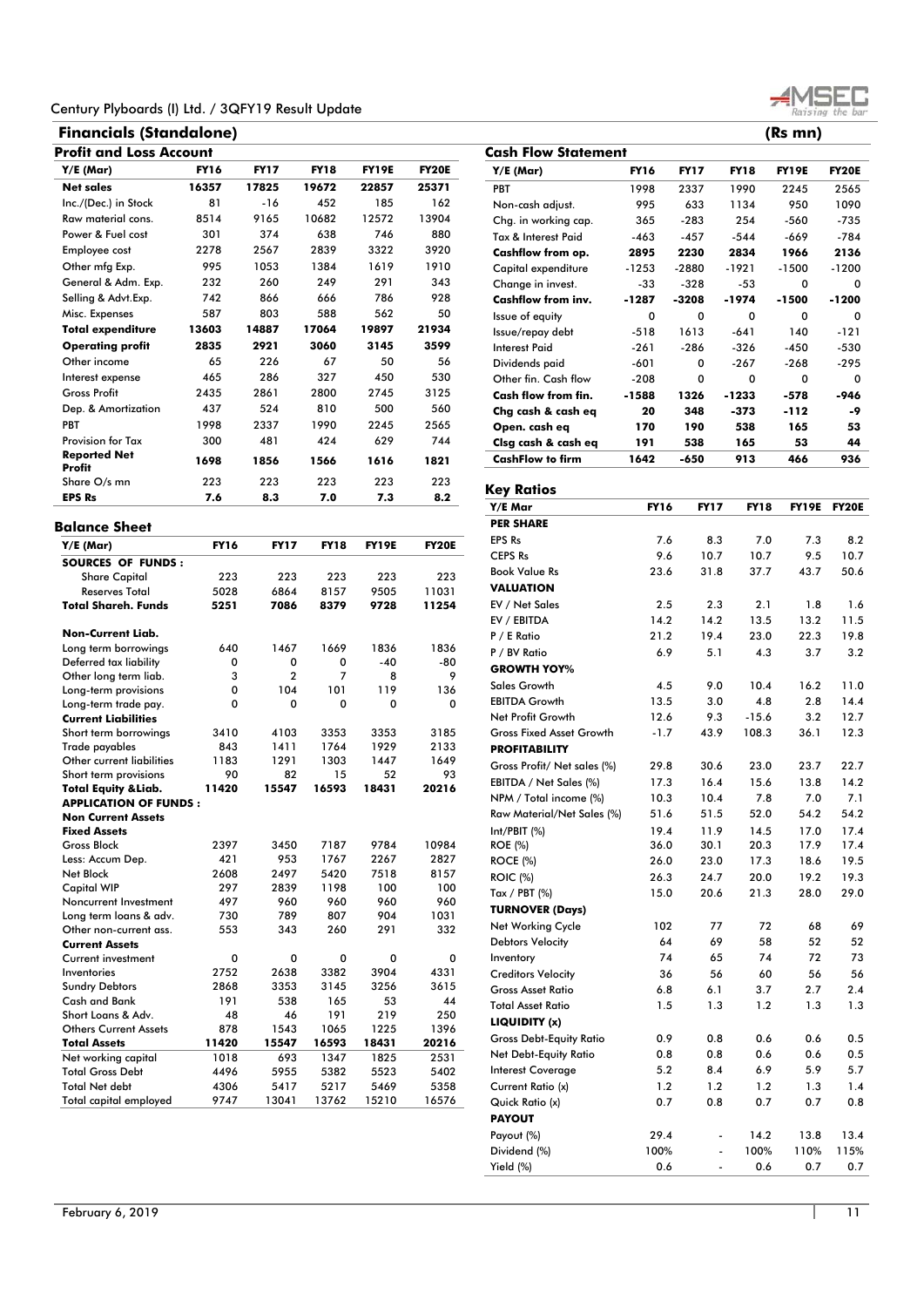

# **Recommendation rationale Sector rating**

| <b>Buy:</b> Potential upside of | $> +15\%$ (absolute returns)          | Overweight:         | The sector is expected to outperform relative                 |
|---------------------------------|---------------------------------------|---------------------|---------------------------------------------------------------|
| Accumulate:                     | $> +5$ to $+15%$                      |                     | to the Sensex.                                                |
| <b>Hold/Reduce:</b>             | $+5$ to $-5\%$                        | <b>Underweight:</b> | The sector is expected to underperform                        |
| Sell:                           | $< -5\%$                              |                     | relative to the Sensex.                                       |
| <b>Not Rated (NR):</b>          | No investment opinion on the<br>stock | Neutral:            | The sector is expected to perform in line with<br>the Sensex. |

## **Disclosures**

This Report is published by Asian Markets Securities Private Limited (hereinafter referred to as "AMSEC") for private circulation. AMSEC is a registered Stock Broker with National Stock Exchange of India Limited and BSE Limited in cash and derivatives segments. It is also having registration as a Depository Participant with CDSL and as Portfolio Manager. 'AMSEC is registered Research Analyst under SEBI (Research Analyst) Regulations, 2014 having Registration Number as INH000001378.'

AMSEC has other business divisions with independent research teams separated by Chinese walls, and therefore may, at times, have different or contrary views on stocks and markets.

AMSEC or its associates have not been debarred / suspended by SEBI or any other regulatory authority for accessing / dealing in securities Market. AMSEC, its associates or analyst or his relatives do not hold any financial interest in the subject company. AMSEC or its associates or Analyst do not have any conflict or material conflict of interest at the time of publication of the research report with the subject company. AMSEC or its associates or Analyst or his relatives hold / do not hold beneficial ownership of 1% or more in the subject company at the end of the month immediately preceding the date of publication of this research report.

AMSEC or its associates / analyst has not received any compensation / managed or co-managed public offering of securities of the company covered by Analyst during the past twelve months. AMSEC or its associates have not received any compensation or other benefits from the company covered by Analyst or third party in connection with the research report. Analyst has not served as an officer, director or employee of subject company and AMSEC / analyst has not been engaged in market making activity of the subject company.

**Analyst Certification:** *I, Karan Bhatelia*, the research analysts and authors of this report, hereby certify that the views expressed in this research report accurately reflects my personal views about the subject securities, issuers, products, sectors or industries. It is also certified that no part of the compensation of the analyst(s) was, is, or will be directly or indirectly related to the inclusion of specific recommendations or views in this research. The analyst(s) principally responsible for the preparation of this research report and has taken reasonable care to achieve and maintain independence and objectivity in making any recommendations.

| 1. Name of the Analyst / Associate                                        | Karan Bhatelia |
|---------------------------------------------------------------------------|----------------|
| 2. Analysts' ownership of any stock related to the information contained: | Nil            |
| 3. AMSEC ownership of any stock related to the information contained:     | None           |
| 4. Broking relationship with company covered:                             | None           |
| 5. Investment Banking relationship with company covered:                  | None           |